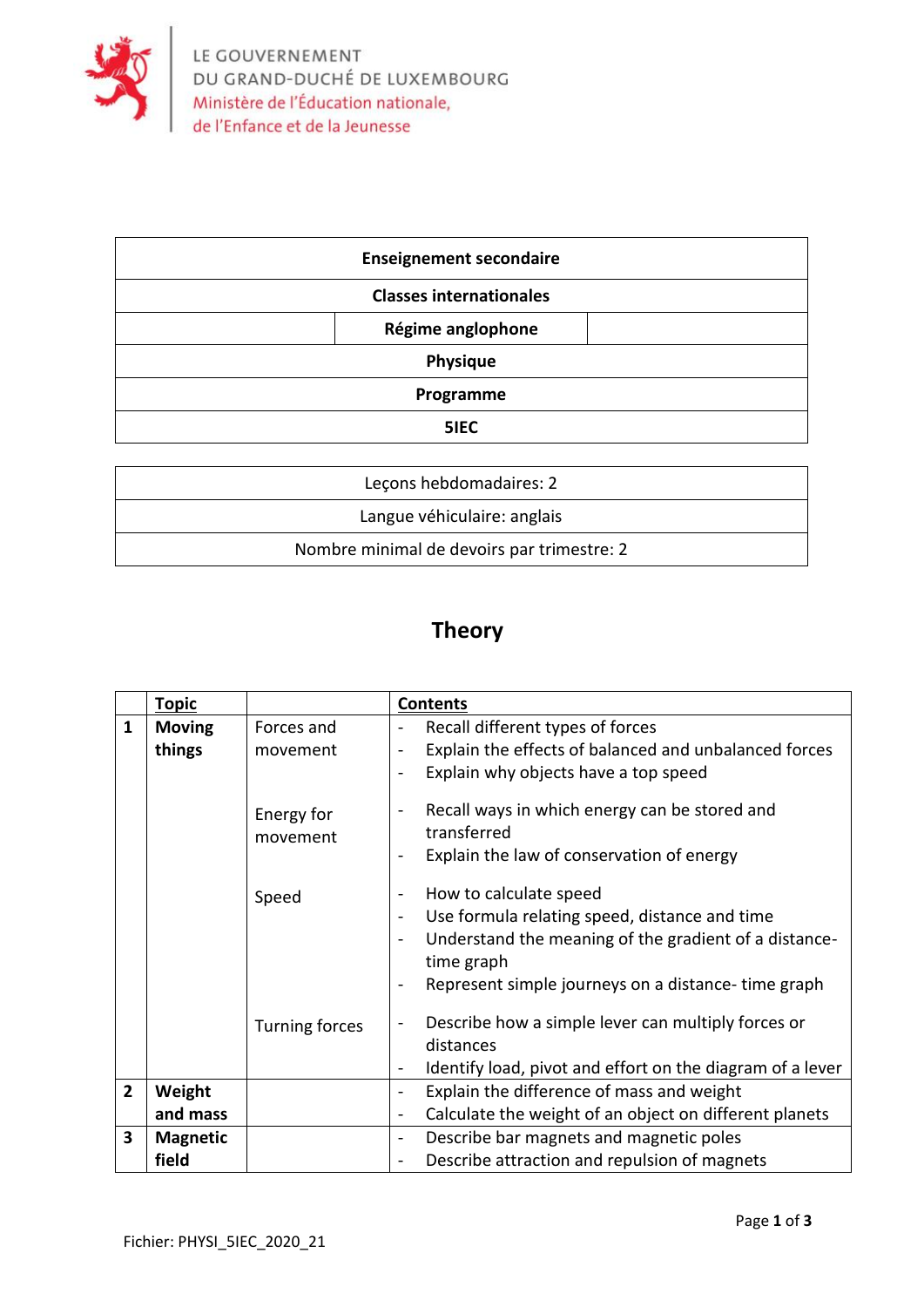

LE GOUVERNEMENT<br>DU GRAND-DUCHÉ DE LUXEMBOURG Ministère de l'Éducation nationale, de l'Enfance et de la Jeunesse

| 4 | Electricity                       | Static electricity<br>Current<br>electricity | State existence of positive and negative electric charge<br>$\qquad \qquad \blacksquare$<br>Explain why an insulating material can be charged by<br>$\overline{\phantom{a}}$<br>rubbing<br>Describe how electrically charged objects affect each<br>$\qquad \qquad \blacksquare$<br>other<br>Explain how switches can be used to control different<br>$\qquad \qquad \blacksquare$<br>parts of a circuit<br>Recall how current behaves in series and parallel<br>circuits<br>Describe how voltage behaves in series and parallel<br>$\blacksquare$<br>circuits |
|---|-----------------------------------|----------------------------------------------|----------------------------------------------------------------------------------------------------------------------------------------------------------------------------------------------------------------------------------------------------------------------------------------------------------------------------------------------------------------------------------------------------------------------------------------------------------------------------------------------------------------------------------------------------------------|
| 4 | <b>Power</b><br>and<br>efficiency | Power and<br>appliances<br>Electricity bill  | State the meaning of efficiency<br>$\blacksquare$<br>Describe what power and efficiency mean in the<br>$\qquad \qquad \blacksquare$<br>context of electricity<br>Calculate efficiencies<br>$\qquad \qquad \blacksquare$<br>Draw and interpret Sankey diagrams<br>$\qquad \qquad \blacksquare$<br>Explain what a kilowatt-hour means<br>Calculate the cost of running an electric appliance<br>$\overline{a}$                                                                                                                                                   |
| 5 | <b>Revision</b>                   |                                              | Revision of topics covered in 7I, 6I and 5I                                                                                                                                                                                                                                                                                                                                                                                                                                                                                                                    |

## **General skills:**

- 1. Use of command terms
- 2. Summarise key points in a text
- 3. Use of tables
- 4. Writing a method
- 5. Charts and graphs (see chemistry and physics)
	- o Present information as bar charts or scatter graphs
	- o Identify relationships using scatter graphs ( proportional and linear relationship )
	- o Analyse and describe trends of a graph
- 6. Modelling in science: how to use them in science and testing them
- 7. Produce and present a presentation
- 8. Calculating with simple formulae  $y = a$  times x
- 9. Measuring angles
- 10. Understand accuracy and precision
- 11. Understand random and systematic errors
- 12. Rounding numbers